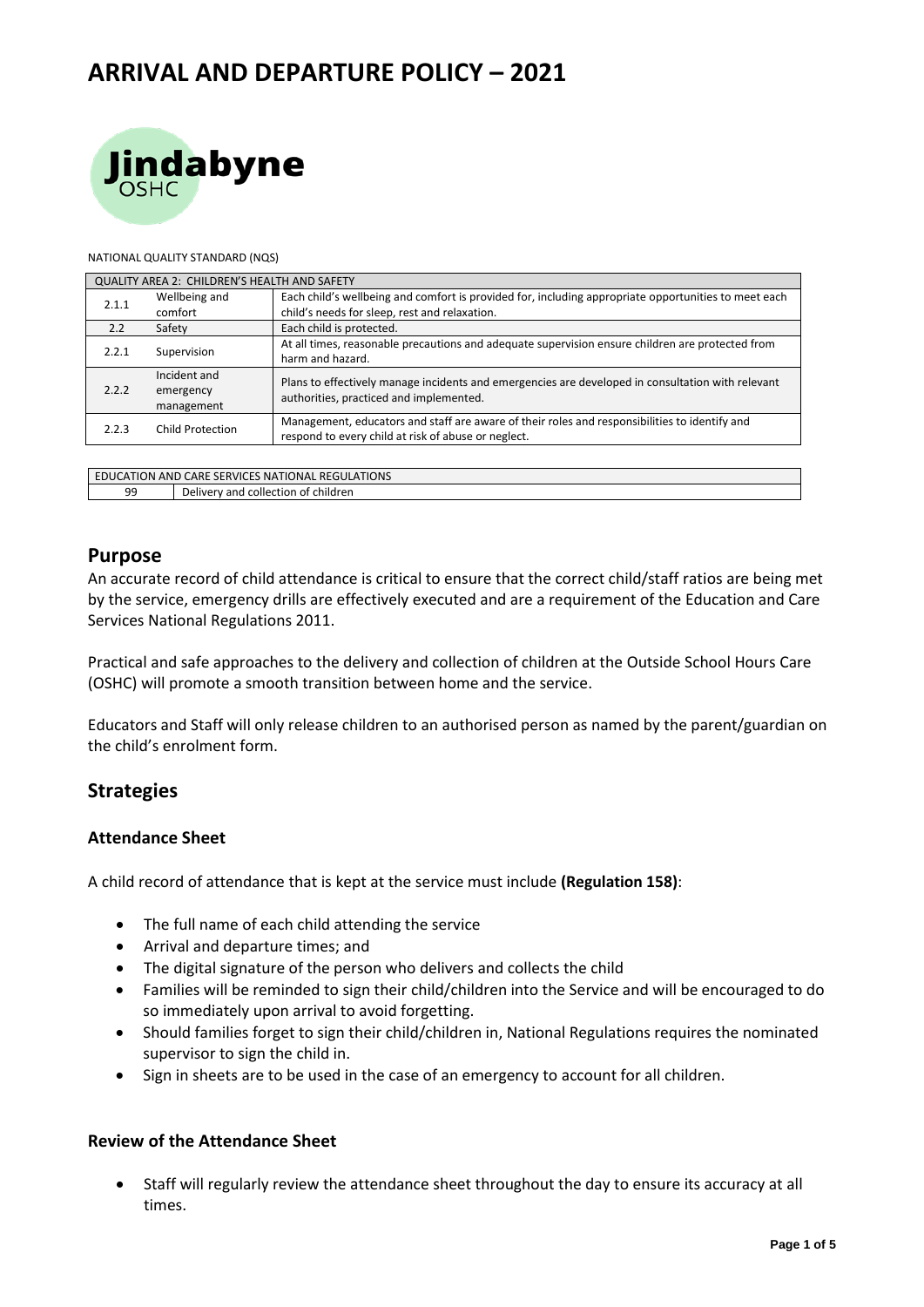- In instances when a parent or authorised nominee has not signed the child in or out, a staff member will sign to confirm that the child is in attendance or has left the service and initial.
- Prior to closing the service, staff member must verify all children have been signed out of the service. (Note: The regulations only require one staff to be on the premises. This is not best practice, however it is how some services operate). If a child is not signed out, educators/staff members will check all areas of the service and look for clues such as bags remaining in lockers, to ensure no child remains. Educators will contact the child's parent/guardian to confirm that they have been collected and this will be noted on the attendance sheet.
- If the services uses digital attendance records then the responsible person must ensure at the end of shift that all children have been signed out for the day.

A duty of care exists at all times the child is attending a children's service. In addition, the service has a duty of care to a child while he/she is on the service's premises even if he/she hasn't yet been signed into the service or has been signed out of the service, and is legally under the care and supervision of the parent/guardian.

A child may only leave the OSHC service premises under any of the following circumstances **(Regulation 99)**:

- a parent of the child collects
- An authorised nominee named on the child's enrolment record collects
- A person authorised by a parent or authorised nominee named in the child's enrolment record to collect the child from the premises.
- Child is taken on an excursion
- The child requires medical, hospital or ambulance treatment, or there is another emergency.

#### **Authorised Nominees**

- On enrolment parents/guardians are to provide the names of two people who are authorised nominees for the purpose of collecting their child/ren from the service.
- Authorised Nominees must be over 16 years of age to sign a child out. This is not a regulation but best practice. However, if the underage person has written permission then they are permitted to collect.
- Authorised Nominees will be required to show photo ID to educators prior to collecting and signing out child/ren if they have never been met by educators at the service.
- Staff members are to check the name on the photo ID against the list of approved persons to collect a child. A person is not allowed to collect a child if they do not have ID, or if the ID does not match the authorisation list.
- If an educator is unable to identify the person trying to collect the child from the service, the parents will be contacted immediately for clarification.
- Please note: Unless there is a prohibition for one or both parents to collect the child from the service, both parents have the authority to remove the children from the premises. The family must provide the service with documentary evidence of any such prohibitions.
- In the case of an emergency, where the parent or a previously authorised contact is unable to collect the child, the parent or person responsible for the child (as listed on enrolment form as having a parenting role) may telephone the service and arrange an alternative person to pick up the child.

#### **Where there is concerns for the safety, health and wellbeing of Children**

If the person collecting the child appears to be intoxicated, or under the influence of drugs, and a staff member feel that the person is unfit to take responsibility for the child, the staff are to bring the matter to the person's attention before releasing the child into their care **(National Law 171).** Wherever possible, such discussion is to take place without the child being present. Staff are to suggest that they contact the other parent/guardian or emergency numbers from the enrolment form, inform them of the situation and request they collect the child as soon as possible. If the person refuses to allow the child to be collected by another authorised person, staff are to inform the police of the circumstances, the person's name, and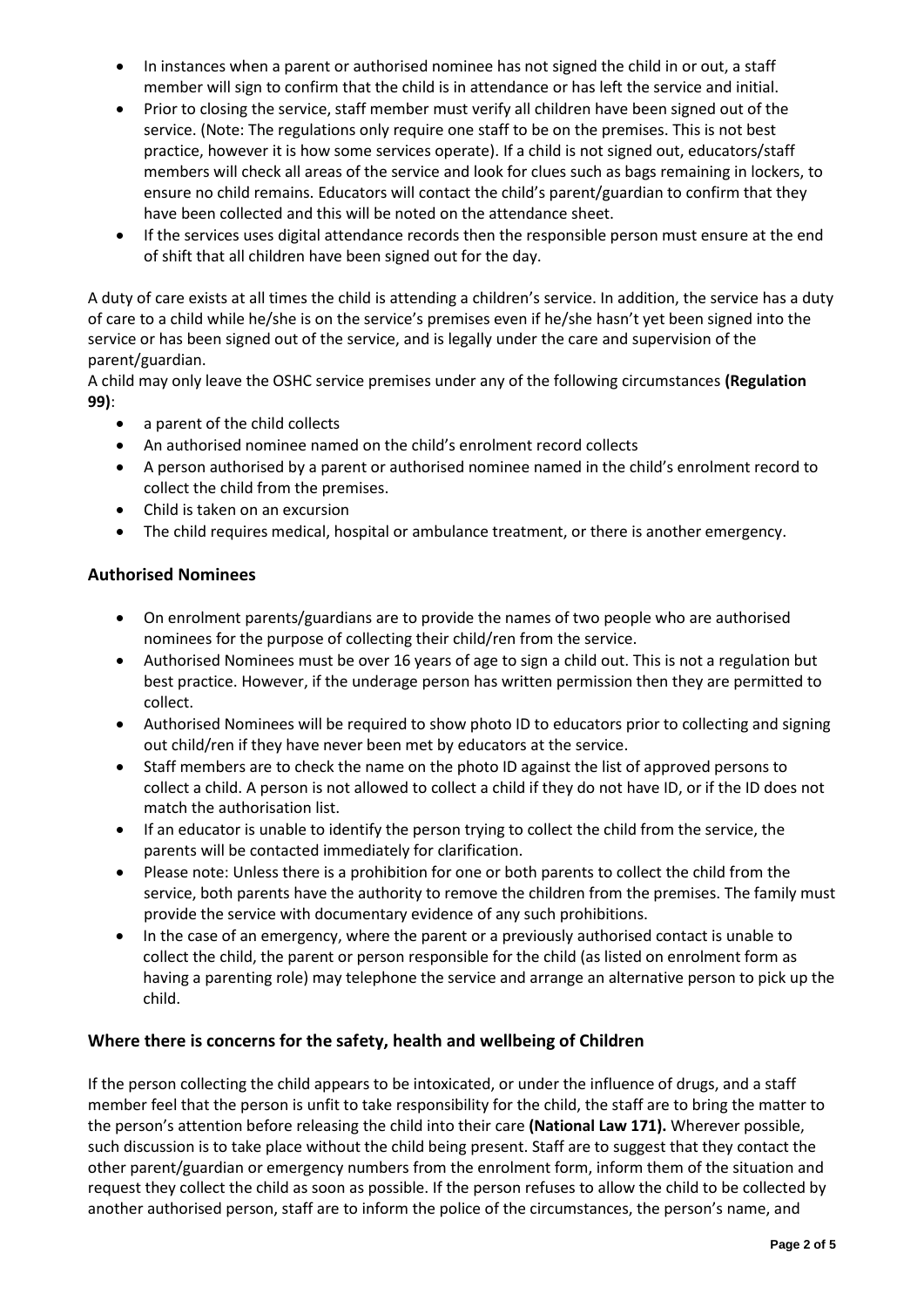vehicle make/model and registration details. Staff cannot prevent a parent/guardian from collecting a child but do have a moral obligation to persuade a parent/guardian to seek alternative arrangements, if they feel the parent/guardian is in an unfit state to accept responsibility for the child.

Other reasons why a staff member would try to prevent a child from going home with a parent as well as the above mentioned are:

- o when a young person who is authorised to collect the child, for example a sibling, does not seem sufficiently mature to safely care for the child.
- o A parent or authorised person does not have a car fitted with an appropriate child restraint.

#### **Late Collection of Children**

- If there are children still present at the Service upon closing, it is best practice to ensure a minimum of two Educators - one must have or be actively working towards an approved diploma level education and care qualification- are present **(National Regulation 126(1)(a)).**
- Parent to notify the service if they know that you are going to be late and make alternative arrangements for someone else to collect child.
- If parent has not arrived by 18:00 they will be contacted. If we are unable to contact the parent, and the child has not been collected, we will call alternative contacts as listed on the enrolment form to organise the collection of the child.
- A fee will be incurred for late collections. This fee will be at the Nominated Supervisors discretion and added to the next statement.

#### **Responsibilities of the Approved Provider**

- Ensure the service operates in line with the Children (Education and Care Services) National Law (NSW) 2010 and The Education and Care Services National Regulations 2011 with regard to the delivery and collection of children at all times.
- Ensure that a parent of a child being educated and cared for by the service may enter the service premises at any time when the child is being educated and cared for by the service **(National Regulation 157(1))**—except when:
	- o permitting entry would pose a risk to the safety of the children and staff or conflict with the duty of the Approved Provider, supervisor or educator under the law or
	- o the Approved Provider is aware the parent is prohibited by a court order from having contact with the child.

### **Responsibilities of the Nominated Supervisor**

- Provide supervision, guidance and advice to ensure adherence to the policy at all times.
- Ensure children are adequately supervised and are protected from harms and hazards.
- Ensure children do not leave the education and care service premises except in accordance with the Education and Care Services National Regulations 2011.
- Ensure that a parent of a child being educated and cared for by the service may enter the service premises at any time when the child is being educated and cared for by the service **(National Regulation 157(2))**—except when:
	- $\circ$  permitting entry would pose a risk to the safety of the children and staff or conflict with the duty of the Nominated Supervisor, provider or educator under the law or
	- $\circ$  the Nominated Supervisor is aware the parent is prohibited by a court order from having contact with the child.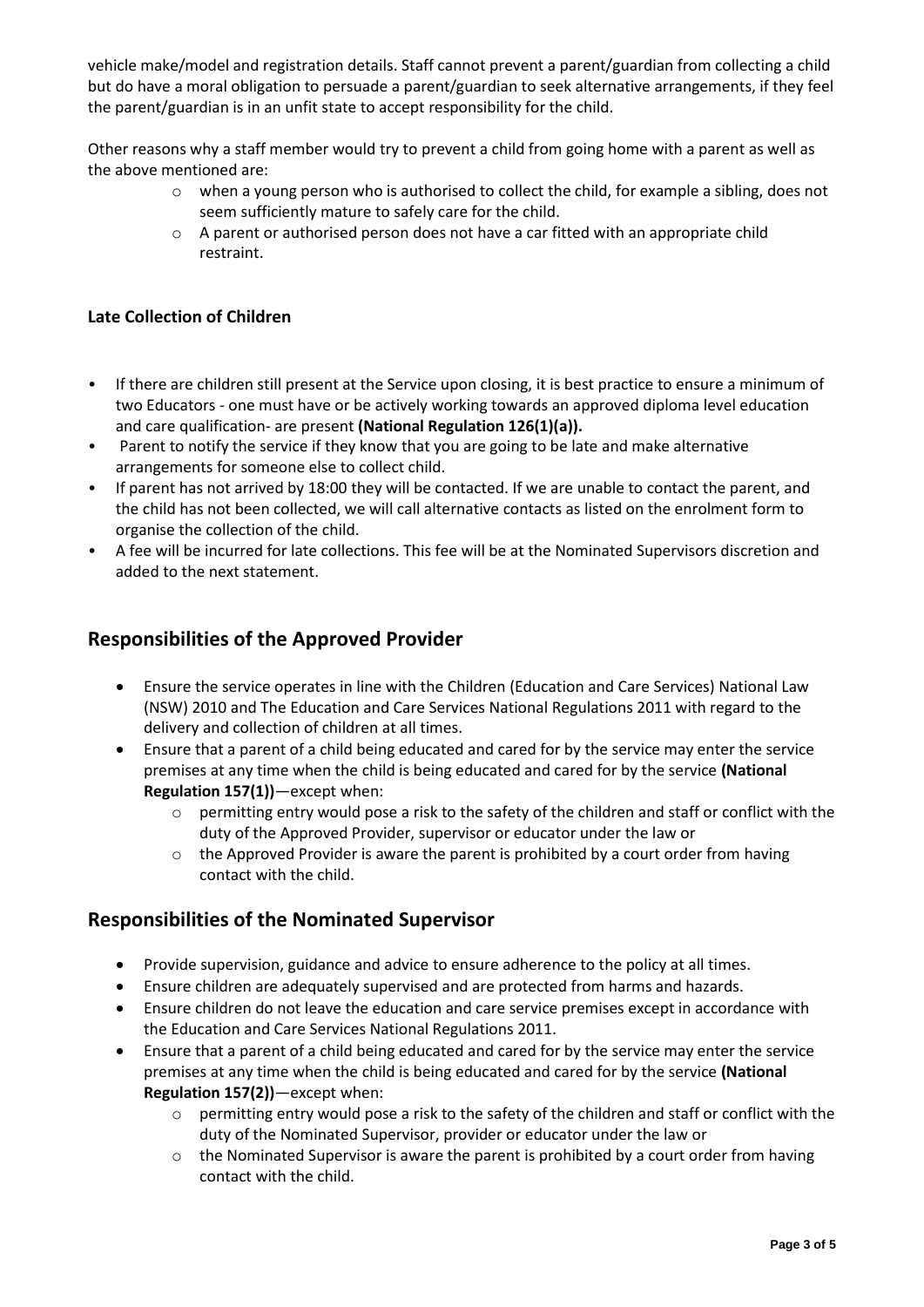- Ensure an unauthorised person (Authorised person described in **National Law 170(5)** and Inappropriate person described in **National Law 171(3)**) is not at the service while children are present unless the person is under direct supervision.
- Ensure there are procedures in place to ensure that all children have been signed out for the day by the parent/guardian of the child or a responsible person.

## **Responsibilities of the Educators**

- Ensure accuracy of attendance record at all times.
- Provide a supportive and welcoming environment for children and families.
- Follow all service procedures regarding the delivery and collection of children.
- If you are unsure whether a child should be allowed to leave with the person who has come to collect, do not allow the child to go until you have confirmed permission. Seek advice from the responsible person if unsure.

### **Responsibilities of the Families**

- Ensure you sign your child in and/or out of the service.
- Communicate any changes of routine with educators whenever necessary.
- Ensure an educator is aware your child has been collected from the service at all times.
- Provide the service with any court orders relating to your child upon enrolment of the child.

### **Responsibilities of the Visitors**

• To ensure we can meet Work Health and Safety requirements and ensure the safety of our children, individuals visiting our Service must sign in when they arrive at the service and sign out when they leave. It is also a requirement of the National Regulations that Visitors are not left alone with children at any time.

### **Related Statutory Obligations & Considerations**

| <b>Australian Children's Education</b><br>and Care Quality Authority | http://www.acecga.gov.au/                                |
|----------------------------------------------------------------------|----------------------------------------------------------|
| (ACECQA)                                                             |                                                          |
| <b>Children (Education and Care</b>                                  | https://www.legislation.nsw.gov.au/#/view/act/2010/104a  |
| <b>Services) National Law (NSW) No</b>                               | /full                                                    |
| 104a                                                                 |                                                          |
| <b>Children and Young Persons</b>                                    | https://www.legislation.nsw.gov.au/#/view/act/1998/157   |
| (Care and Protection) Act                                            |                                                          |
| <b>Department of Education</b>                                       | http://www.dec.nsw.gov.au/what-we-offer/regulation-and-  |
|                                                                      | accreditation/early-childhood-education-care             |
| <b>Education and Care Services</b>                                   | https://www.legislation.nsw.gov.au/#/view/regulation/201 |
| <b>National Regulations</b>                                          | $1/653$ /full                                            |
| <b>National Quality Framework</b>                                    | http://acecqa.gov.au/national-quality-framework/         |
| (NQF)                                                                |                                                          |

### **Related Telephone Numbers**

- NSW Early Childhood Directorate 1800 619 113
- ACECQA 1300 422 327